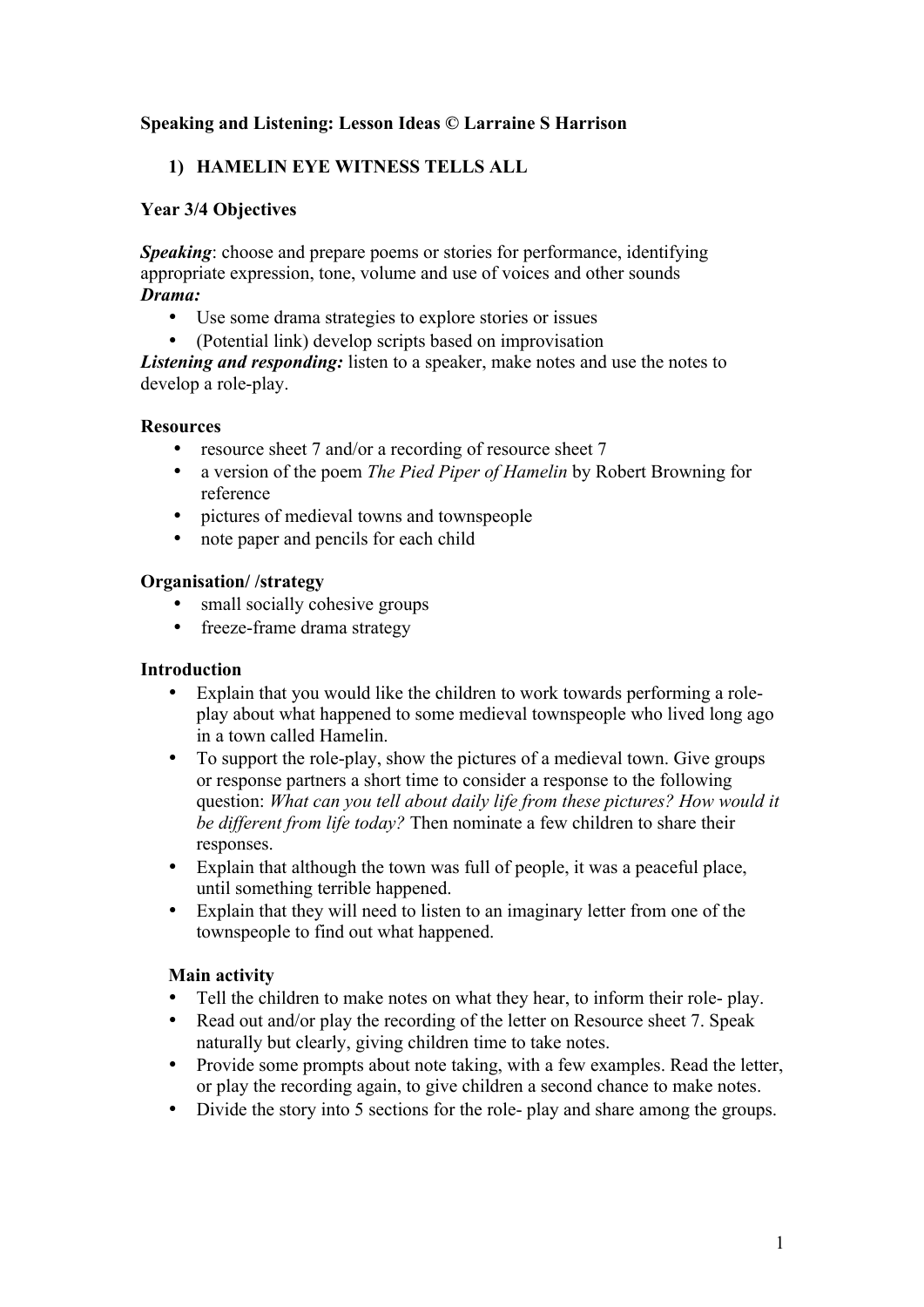### *Section1) Life before the rats came 2) Townspeople meet the mayor 3) The Pied Piper meets the mayor 4) Townspeople talk after the rats have drowned 5) Townspeople talk after the children have gone***.**

- Ask each group to use their notes to plan and rehearse a short role- play representing their allocated section. The role-play should last no longer than 2- 3 minutes. Ask them to start their role-plays with a freeze-frame that will come to life on the word *Action.*
- Invite each group to perform their role- play sections to the class. Show the sections in chronological order.

# **Summary/Plenary**

- Give groups time to reflect on what worked well in their role- plays and what could be improved.
- Read the poem or sections of the poem to the children and discuss how well the events are reflected in their role- plays

# **Support**

- Encourage children to make notes by drawing images of what they hear, as well as writing key words
- Pre teach any vocabulary that the children might not understand

# **Extension**

- Ask children to be responsible for checking that their group's role –play reflects the notes they made.
- Encourage the use of mind mapping to record key concepts, words and phrases.

# **Assessment questions**

- Do the children's notes reflect the key events in the story?
- Do the children make effective use of the notes for the role-play?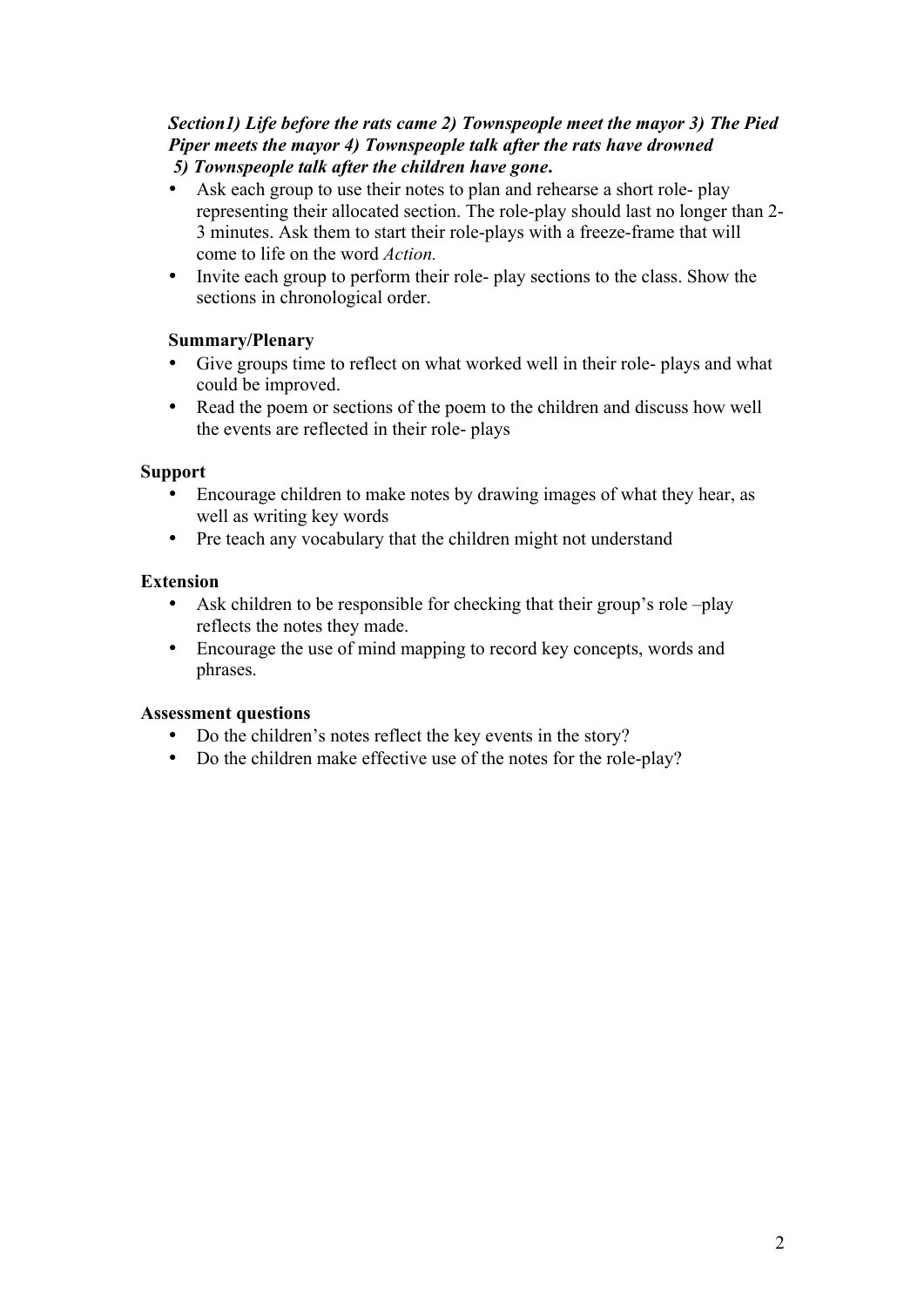# **RESOURCE SHEET 7 © L S Harrison**

# **HAMELIN EYE WITNESS TELLS ALL Letter from an eye- witness living in the town of Hamelin**

#### Dear children

I have to tell you about a terrible thing that happened in my town. The town is called Hamelin and it was quite a good place to live when I was young. My family owned the bakers' shop and we had to get up very early to bake the bread. It was hard work but at least it was peaceful and we had plenty to eat.

Then one day something terrible happened. Some rats came to the town. Just a few at first, then more and more came until there were more rats than people. Not just small rats! These were huge and very strong. They had sharp teeth and made loud squeaks. They were everywhere. They bit the babies in their cradles, drank the soup from the ladles before you could drink it. They chased away the cats and dogs. We found them in the bread bins, in the cupboards and even in the flour. They made so much noise with their squeaking that we couldn't hear each other speak. And at night it was worse!

We tried to trap them but they were too clever. We tried to throw water over them and frighten them away, but they were too brave. We didn't know what to do.

So, we went to see the Mayor and told him all about the rats. He said he would pay money to anyone who would get rid of the rats. He offered 1, 000 gilders as a reward. So, people tried even harder to catch the rats so they could win the reward, but nothing worked.

Then one day a strange man arrived in Hamelin. He was wearing brightly coloured clothes and he carried a pipe, like a flute. He said he would get rid of the rats to get the reward but no one believed him. Then a strange thing happened. As the man began to play music on his pipe, all the rats came out of the houses and started to follow him. We couldn't believe our eyes! He led them down to the river and all the rats jumped into the water and drowned. We all cheered we were so pleased. We called the man The Pied Piper and cheered him as he went to see the mayor to get his money.

We thought that was the end of a very bad time, but little did we know that our troubles would get worse. I was in the bakery when I heard shouting coming from the mayor's house. It was the Pied Piper! My sister told me that the mayor wouldn't pay him the money. He was very angry and said everyone would be sorry. Well it wasn't our fault the mayor didn't pay him! We felt sorry for him.

Later that day, he took his revenge. He played his pipe again, but this time it wasn't rats that followed him, it was all the little children in our village. We thought it was fun at first so we let the children go, but he took them to the mountains the other side of the river and they never came back. Not ever. My little sister was only 8 years old when she left. We don't know where he took them, but some people say he took them right inside the mountain, where they can never return.

Some people say the Pied Piper was a bad man but I blame the mayor – he shouldn't have gone back on his promise. There are no children left in our village now and everyone is sad.

I must go now. Thank you for listening to my story. I hope no one will ever forget what happened to us.

Yours truly Maria Baker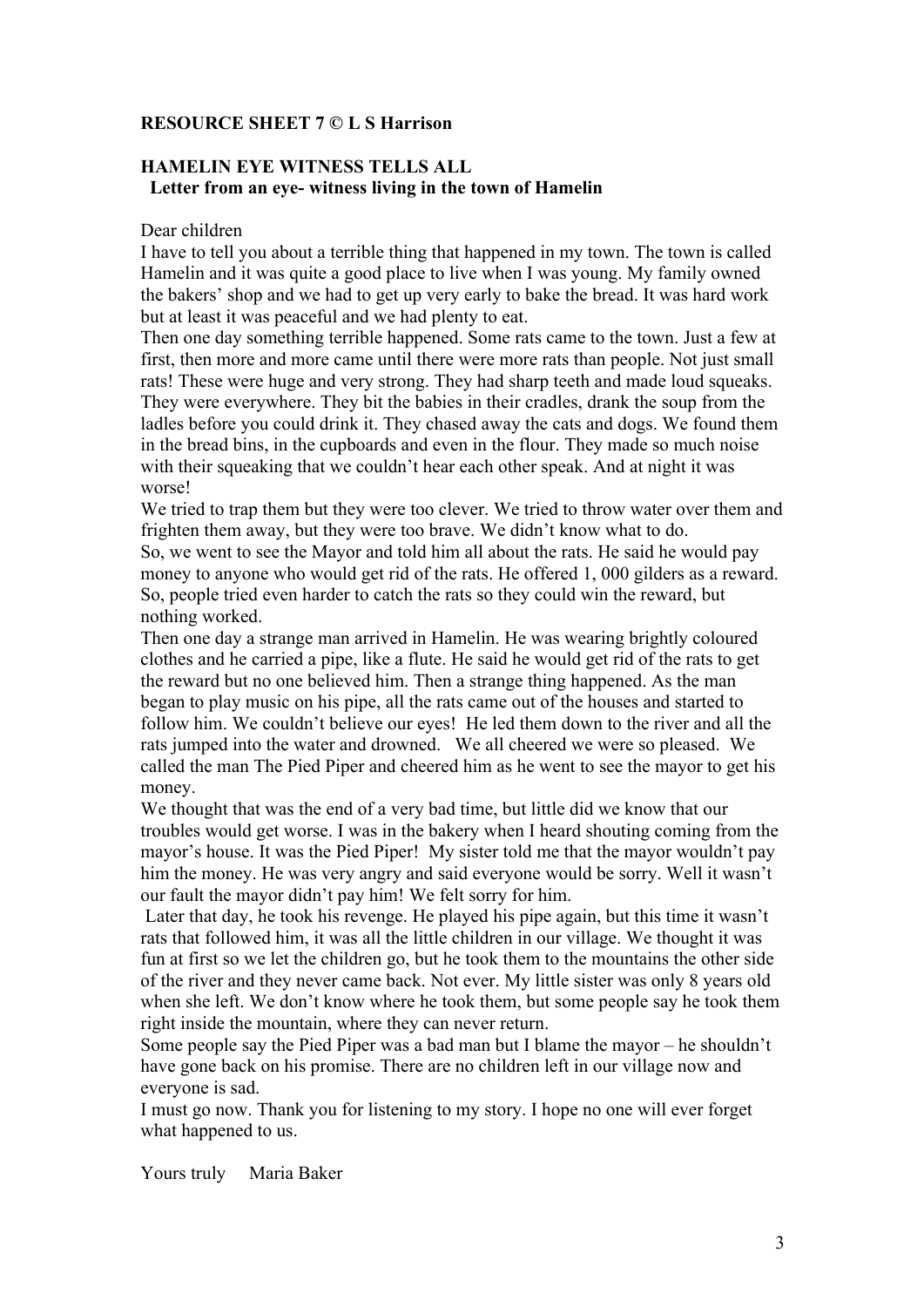# **Adaptations/suggestions**

- Read the poem to the children again and use shared writing to compose a letter from the mayor to the townspeople, giving his side of the story. Then ask some pairs to write a letter from the Pied Piper, giving his perspective on the events and some pairs to write a letter from the townspeople to the mayor, giving theirs.
- Pairs or groups of children could compose a similar letter from a character from another narrative poem or story. The class could listen to the letter and take notes for a role-play.
- Use teacher-in-role to play the part of someone who knows one of the main characters in a class novel. Wear a scarf to signify when you are in role. Talk about a key incident from the novel and then answer any questions. Children should take notes in preparation for a role- play and/or freeze-frame based on the incident.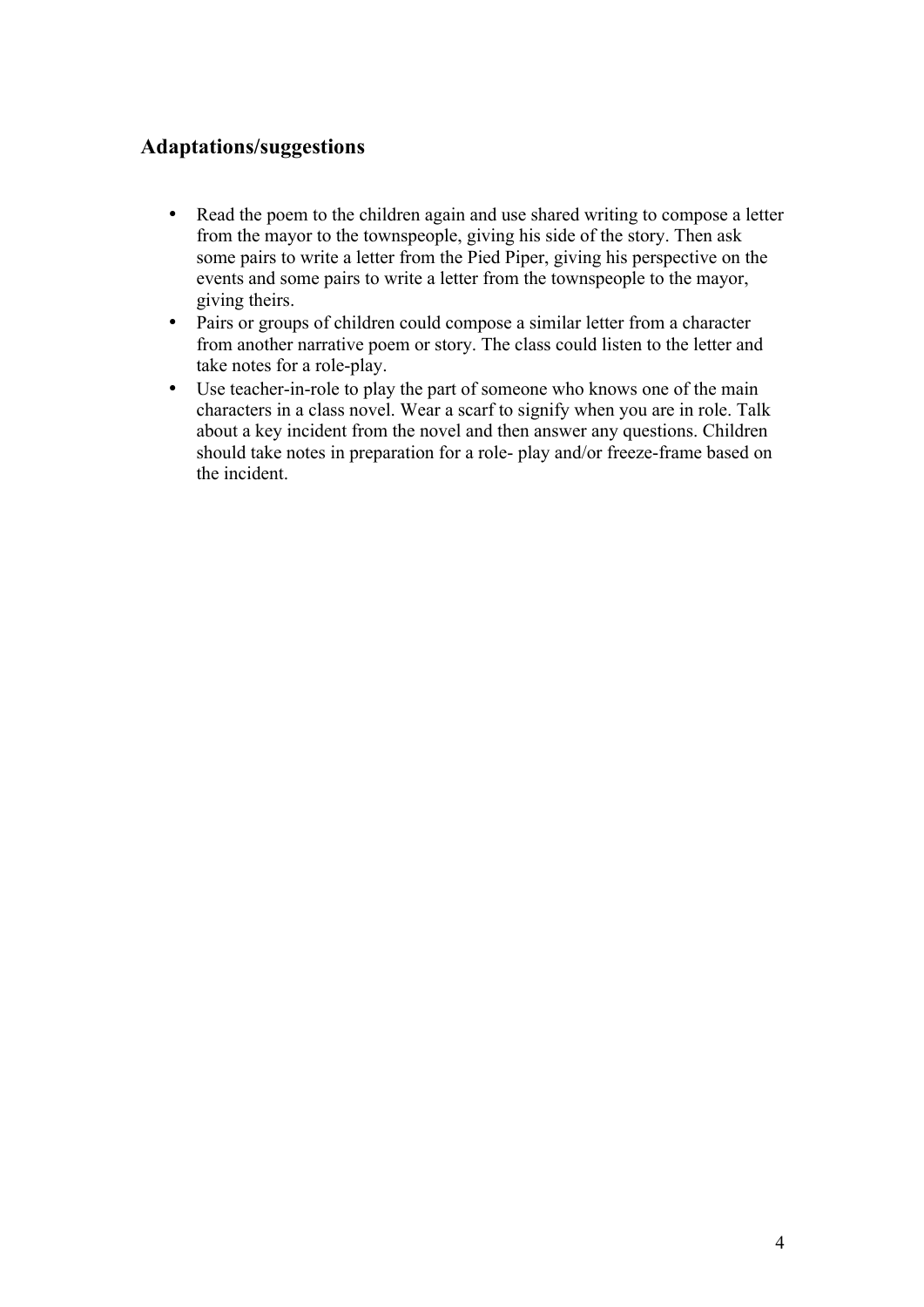# **2) THE PIED PIPER: from role-play to script © L S Harrison This work is designed to follow on from the improvised role-plays in**  *Hamelin eye witness tells all.*

**However, the strategies can be adapted to suit different contents.**

# **Objectives**

*Speaking:* choose and prepare poems or stories for performance, identifying appropriate expression, tone, volume and use of voices and other sounds *Drama:*

- present events and characters through dialogue to engage the interest of an audience.
- Develop scripts based on improvisation

### **Resources**

One copy of a simple play script (or part of a script) per pair of children.

### **Organisation**

Sub divide the groups used in the previous role-play lesson, into pairs or threes.

### **Introduction**

- Explain that the children will need note- taking skills to develop their roleplays into play scripts, for another class to perform.
- Give children a few moments to consider why we need stage directions when people are performing a scripted role-play that they have never seen or been involved in. Then nominate children to answer.
- Allow groups a few minutes to discuss any small changes they may want to make to their role-play to make it more suited to a script. Take feedback on some suggested changes and invite comments.

# **Main activity**

.

- Split each group into pairs (or threes), to write different scripted versions of their group role-play. Allow pairs time to make notes on which parts of their role-play they will use in their scripted version.
- Give each pair a sample of a play script as a model to refer to. Suggest that they keep sentences clearly defined, using a new line each time a different person speaks. Remind them about any stage directions and other conventions of script writing, such as a list of characters and any props or furniture. Suggest that they keep the scripted version fairly short, so it lasts about a minute or two.
- Pairs should produce one script between them, taking turns to write the lines.

### *Teaching tip: When the children have started to write some of their script, stop the task and ask them to read what they have written so far to another pair. They could receive feedback and make changes in the light of the feedback if appropriate .*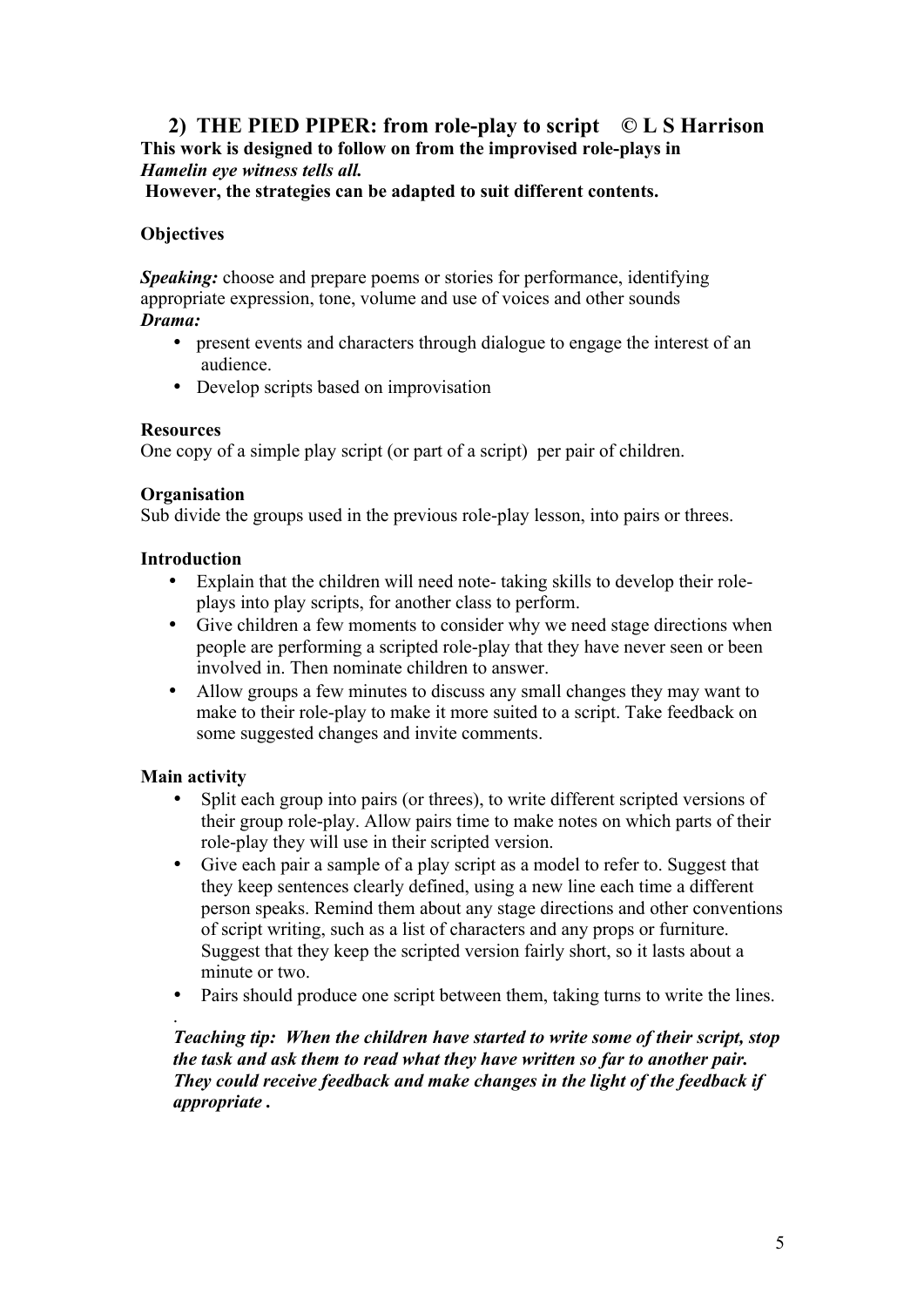# **Summary/Plenary**

- Ask each pair to read out a couple of lines from their scripts
- Ask if children feel that it is it easier to develop a script from an improvised role-play, rather than from a story or an idea
- Plan to ask another class to perform some of the scripts.

# **Support**

- An adult or a child who is a confident writer, to act as scribe.
- Access to a computer.
- Employ guided writing as a strategy for a less confident group

# **Extension**

- Add another scene that occurred before or after the original role-play
- Make notes of suggestions for performing on a stage, with ideas for lighting, props, costume and set.

# **Assessment**

- Are children able to adapt their role-plays to accommodate the different needs presented by a script?
- Do the children's scripts demonstrate a developing understanding of the conventions of script writing?

# **Adaptations/further suggestions**

- Allow some or all of the children or type up their scripts on a computer. They could add any relevant information, images or illustrations. Make the scripts into a book of short plays for the class bookshelf and then make a copy for the school library.
- Select scripts that could be performed as radio plays. Record some children reading these scripts. Keep in the library as a collection of radio plays.
- Play the part of an actor on stage engaged in non-verbal activities that would require stage directions in a script. For example, sit on a chair, read a paper, stir a drink, look nervously at your watch. Write the start of the stage directions on the board before you play the part. For example, you could write *Jo walked into the room and …*The children should make notes as you perform so that they can complete the stage directions when you have finished. Children could then take turns to be the actor using different actions each time.
- Ask a confident group to perform their improvised role-play to the whole class. Then model how to start the process of developing the role-play into a script. Make clear notes on a flipchart as you go. Use discussion and shared writing to start to convert your notes into a script. Script the first few lines and then ask some children to perform them to test them out. Ask the class to use your notes to complete the rest of the script in pairs.
- Create a listening corner to accommodate a small group. Record children reading some of the play scripts and provide headphones for the children to listen to them. Typed copies of the play scripts can be made available, so the children can follow the scripts as they listen.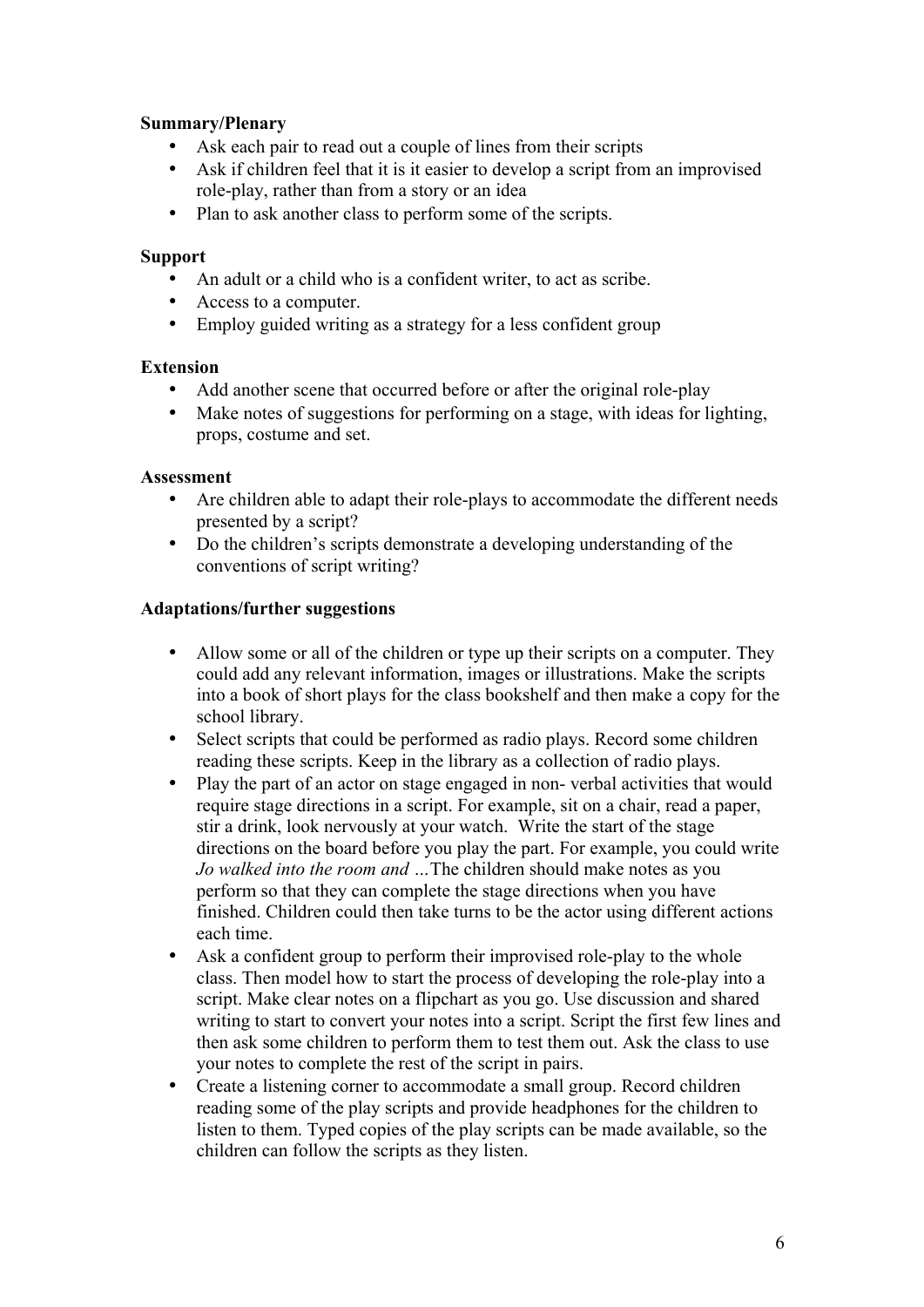# **WAR TIME ROLE PLAY Years 3/4 © L S Harrison**

# **Objectives**

# *Drama:*

- present events and characters through dialogue to engage the interest of an audience
- use some drama strategies to explore stories or issues

*Listening and responding:* listen to a speaker, make notes and use the notes to develop a role-play

*Cross-curricular links:* The Second World War What was life like for children in the Second World War? What was it like to be an evacuee?

# **Preparation**

Prepare or organise a talk for the children about evacuees, using appropriate illustrations and objects if available.

# **Resources**

- A photograph of evacuees
- Space for groups to improvise
- One sheet of paper (A4 or A3) per child
- A digital camera (optional)

# **Organisation/strategy**

- Small groups
- Freeze-frames drama strategy

# **Introduction**

- Explain to the children that they will need to listen to some information so that groups can perform role- plays. Tell the children that they will need to take notes as they listen.
- Explain that the talk and the role –play will be about something that happened to some children during the Second World War.
- Explain any subject specific vocabulary that they will hear in the talk e.g. *billeting officers, evacuees, air raid wardens, shelters, blackouts, host families.*

# **Main activity**

- Remind the children what they have to remember about taking notes.
- Ask the children to divide their sheet of paper into three sections, with sections labelled as follows 1) Images.2) Feelings. 3) Facts. Ask them to fill in the sections as they listen. For Images they should make quick sketches and for Feelings and Facts they should use words. Children should be told that they will be allowed a short time to finish filling in the sections after the talk. Groups can briefly compare papers after the talk.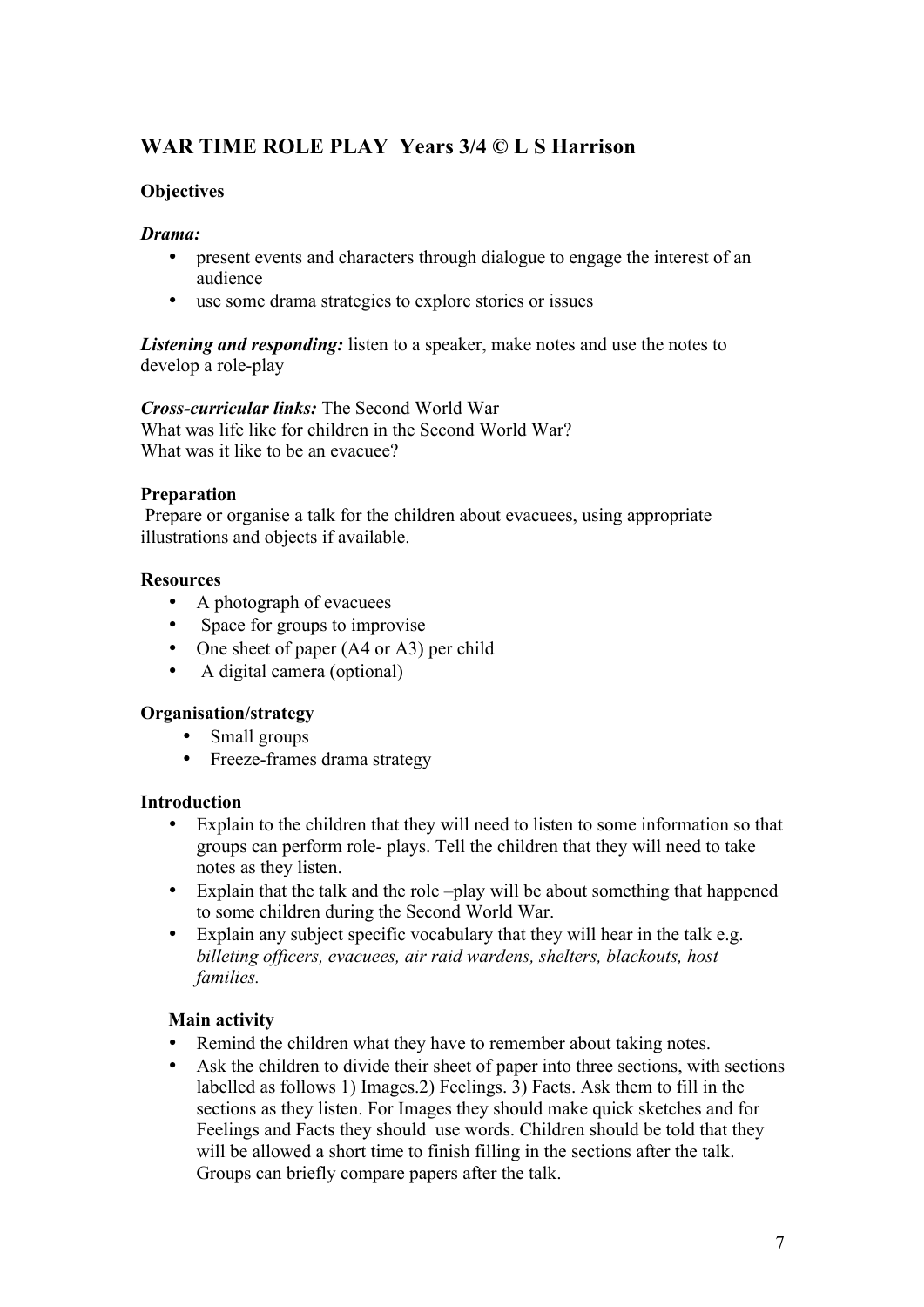- Allow children to listen to the prepared talk about why children were evacuated and what happened to some of the evacuees during the war. Ensure that the talk includes the perspectives of the host families and the issues about evacuees starting a new school.
- Set up an imaginary situation of a group of evacuees arriving for their first day at school, watched by the village children. Select some children to make a freeze-frame of this situation and ask the class to speculate on their thoughts and feelings.
- Ask all the groups to use this freeze frame as the start of their role- play. They should come to life for one to two minutes then finish with another freezeframe.

# **Summary/Plenary**

- Invite each group to perform their role- play in turn. Take a photograph of each freeze-frame if appropriate.
- Discuss links to the information presented in the talk and praise evidence of good listening.
- Ask children to comment on how their notes helped them to create their roleplays.

### **Support**

• Allow less confident groups to base their role- play on an old photograph. Start with a freeze frame of the photograph and then bring it to life.

### **Extension**

Ask groups of confident children to select an appropriate moment within their role-play to freeze the action again, so that characters can speak their thoughts out loud.

#### **Assessment questions**

- How confident are the children in taking notes?
- How accurate are the notes?
- Look for evidence of good listening in the role- plays.

#### **Adaptations/further suggestions**

- Children could make notes on information about evacuees from the Internet and from books, to supplement their original notes. This information could be made into a leaflet for a museum called *Facts and Feelings About Evacuees.*  The leaflet can be made up of bullet points of information based on their notes, together with phrases to express their own thoughts and impressions. Digital images of the freeze-frames can be included with the pieces of information to create the best effect. The leaflet should present information in note form and could include digital images of the role-plays.
- Invite someone who was alive during the war to talk to the children about their childhood and ask children to record the talk. Play the recording again just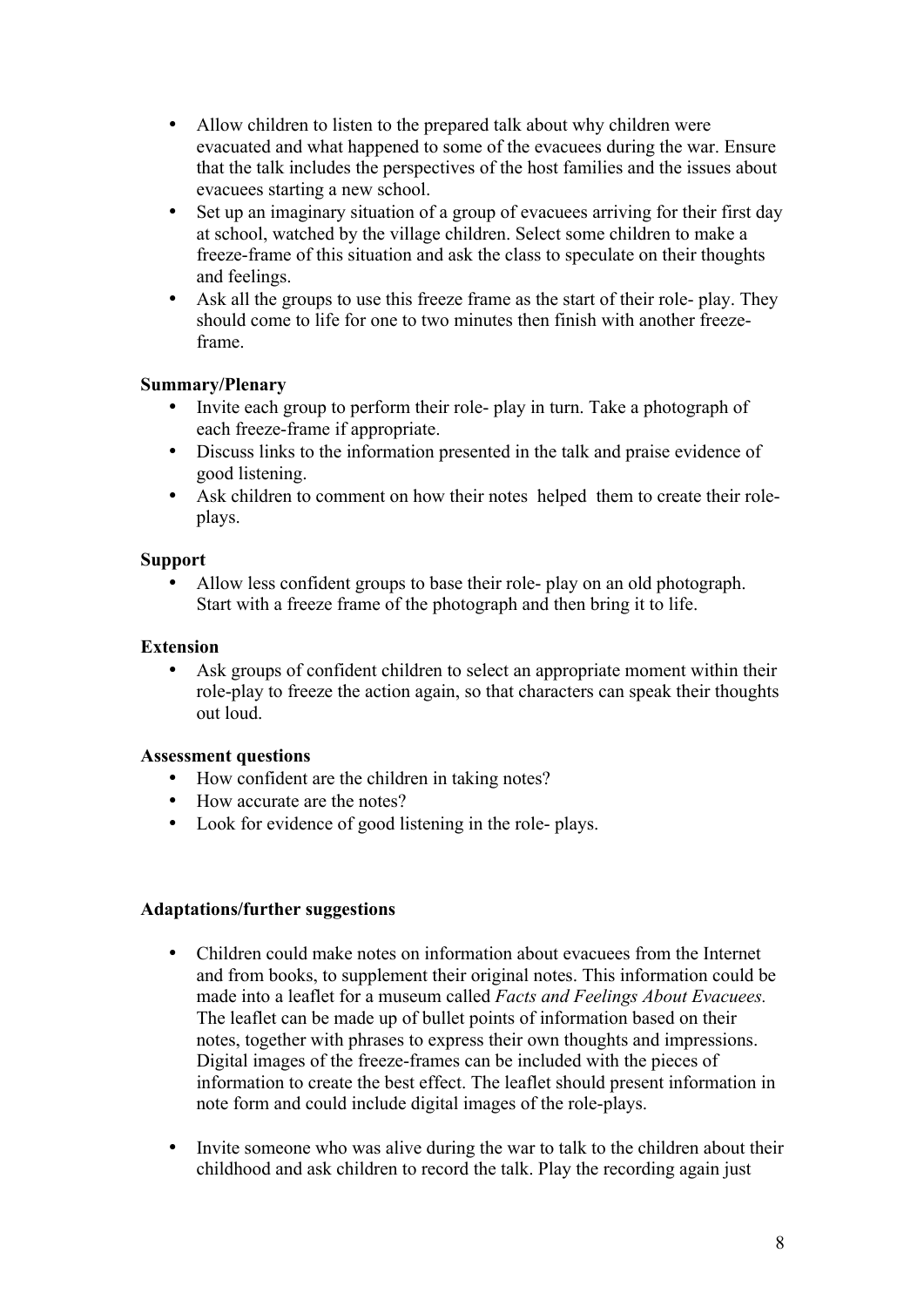before the children prepare their role-plays, to encourage them to add extra detail and authenticity to their work.

- Read out a short passage about evacuees from a historical novel, such as the opening pages of *Goodnight Mr Tom* by Michelle Magorian. Use this as an extra stimulus for the role-play.
- Bring in some wartime toys and ask groups to mention one of them during their role-play.
- Collect details of a number of outdoor games that would be familiar to wartime children, such as hopscotch, circle games and skipping games. Invite the children to take notes as you explain how to play each game in turn. Divide the class into small groups and give each group a game. Ask groups to devise a role-play about wartime children explaining the rules of their game to a new child and then playing the game. They should use mime rather than use real equipment such as ropes or balls.
- Ask the children to help you to prepare a class talk for assembly on how things have changed for children since the war. Groups could perform freeze-frames of their role- plays to supplement the talk. The focus could then move to how children enjoyed playing simple playground games, which still have value today. You could ask some children to demonstrate a wartime game such as hopscotch and suggest that some might try playing it at playtime.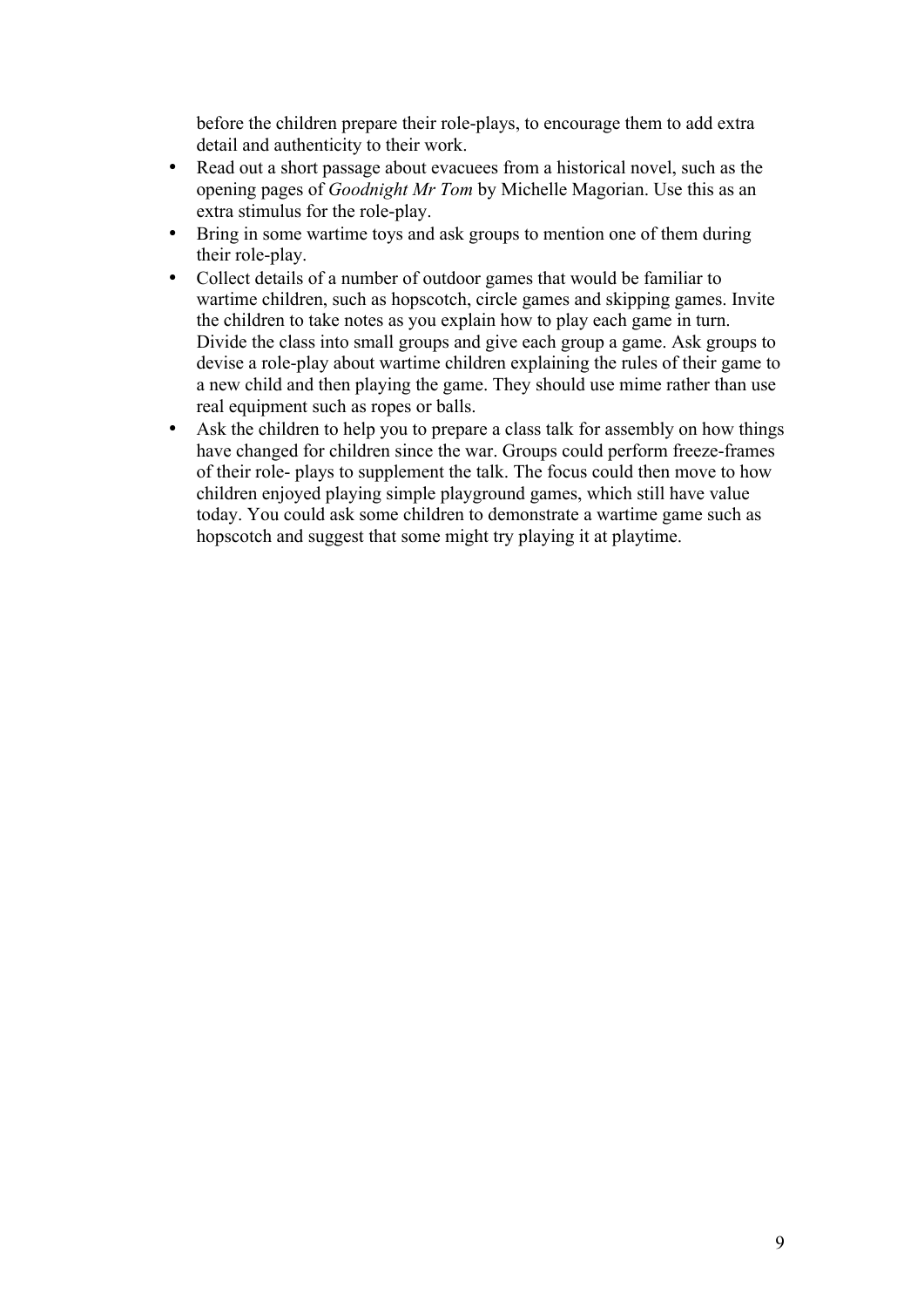### **WAR TIME SCRIPTS This work is designed to follow on from the improvised role- plays in** *War Time Role Play by L S Harrison*

# **Objectives**

### *Drama:*

- present events and characters through dialogue to engage the interest of an audience
- develop scripts based on improvisation

### *Cross-curricular links***:** The Second World War

What was life like for children in the Second World War? What was it like to be an evacuee?

**Resources:** One copy of a simple play script (or part of a script) per pair of children.

**Organisation:** Sub divide the groups used in the previous role-play lesson on War Time Role Plays into pairs or threes.

### **Introduction**

- Ask the children to develop their War time role-plays into play scripts. These will be performed either in an assembly or to each other in a subsequent lesson.
- Use the play script examples to remind them how a script is set out.
- Discuss the main differences between planning and performing an improvised role- play situation, and writing and performing a script?
- Allow children a few minutes in their role-play groups to discuss what features they may like to retain in their scripted version.

# **Main activity**

- Split each group into pairs or threes, to write different scripted versions of their group role-plays. Pairs should produce one script between them, taking turns to be the scribe.
- Make it clear that pairs can adapt their original role-play to suit a scripted version, but should try to keep to the same situation and storyline. Suggest that they aim to make their scripted version last between 1-2 minutes.
- When pairs have completed a rough draft of their scripts, they should time themselves as they quietly read out their lines and adjust if necessary.
- (Optional) Children can give their draft scripts to other pairs to check for clarity.
- Encourage children to write some stage directions in their scripts, to include some actions and feelings as well as words. Make up your own, or use the following: .

**Irene** *(nervously playing with her hair)*

**I'm scared that the teachers will think all evacuees are bad.**

#### **Kate** *(putting her arm round Irene)*

**Well** *we* **don't think you're bad! Would you like to play skipping with us at playtime?**